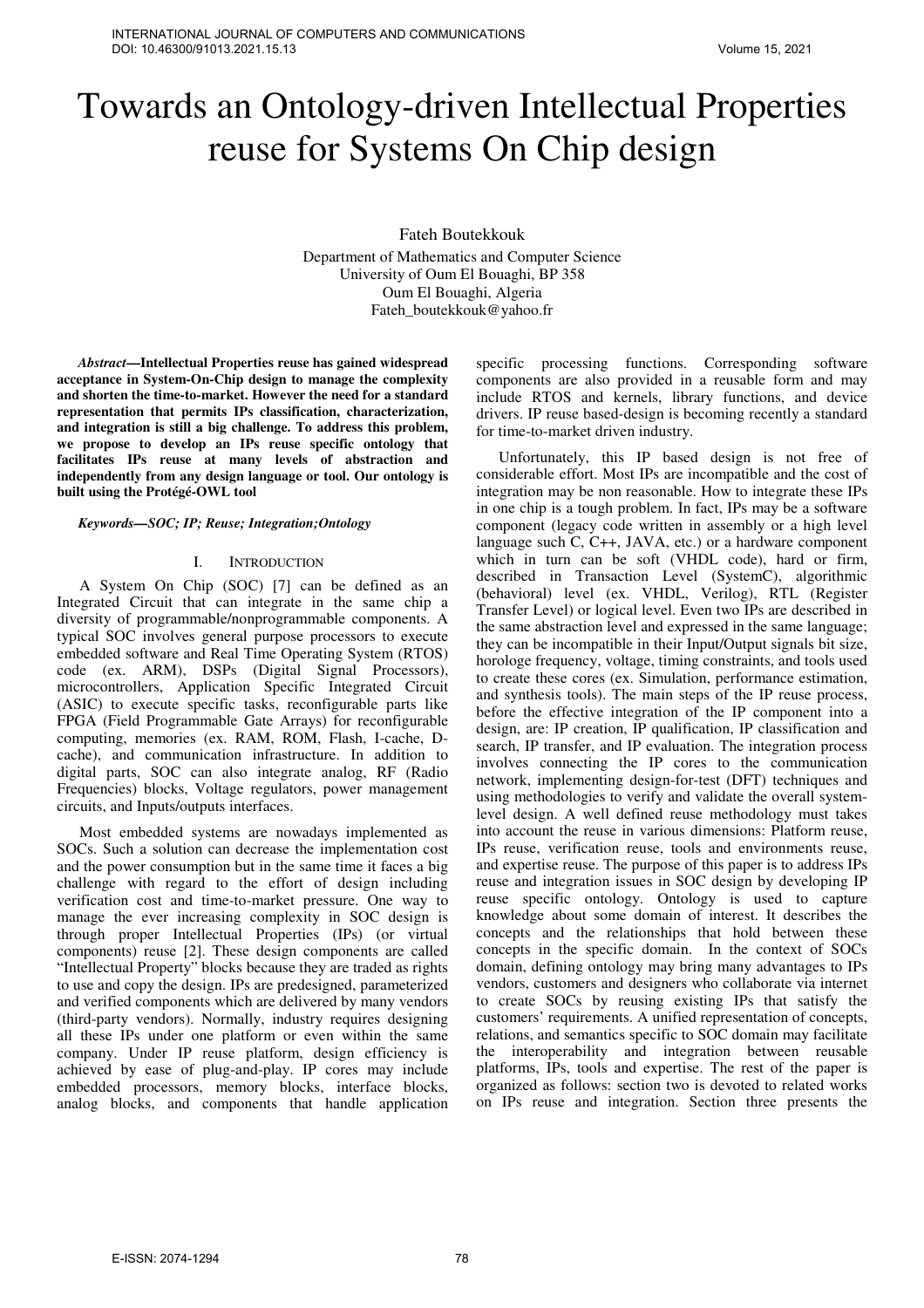concept of IPs. Section four discusses the IPs integration strategies for SOC design. Section five introduces the concept of ontology and some concepts that are related to IPs reuse and the IPs integration flow. Our proposed ontology is developed in section six using the *Protégé* tool for ontology editing before the conclusion and perspectives.

## II. RELATED WORK

The literature on IPs reuse is very rich. Here we try to mention some pertinent works. The VSI Alliance (VSIA) [13] specifies interface standards and specifications that facilitate the integration of IPs at both the functional level (interface protocols) and physical level from multiple sources for the development of SOCs. The OCP International Partnership Association, Inc. (OCP-IP) [12] promotes and supports the open core protocol (OCP) as the complete socket standard for rapid creation and integration of interoperable IPs. The IP-XACT standard [1] is an emerging IP reuse strategy from the Spirit Consortium. IP-XACT defines an XML schema for describing the buses, the ports, the configuration and the properties of reusable hardware cores in a vendor neutral manner and to facilitate core reuse at a high level of abstraction. Authors in [1], present CHREC XML, a XML schema that facilitate reconfigurable IPs reuse by encapsulating their details at multiple levels of abstraction namely RTL layer (the first layer), Data Type descriptions (the second layer) and Interface Operation Information (the third layer). The developed schema is independent from any design language or tool. An IP integration tool that allows a designer to select and integrate IP cores from a variety of languages/tools was also created based on this schema. The tool can automatically run the appropriate FPGA implementation tools to generate the FPGA bitstream. The work in [3], applied hardware design patterns for customizing and integrating the IP components into SOC designs. They formulate the role of design patterns in HW design, and describe their implementation using metaprogramming. Finally they proposed a Wrapper design pattern for adapting the behavior of the soft IPs, and demonstrate its application to the communication interface synthesis. Other works use XML either as a specification language for IPs modeling or as an intermediate format that is generated from HDL (Hardware Description Languages) such as VHDL, SystemC using XSLT for transformation rules specification [5, 10]. On the second by the second by the second by the second by the second by the second by the second by the second by the second by the second by the second by the second by the second by the second by the second by the seco

Despite, all these efforts, we can state that there is no IP reuse specific ontology. Our ultimate objective is to develop an IPs reuse specific ontology that covers all IPs reuse requirements including IPs high level modeling, refinement, performance analysis, integration, and verification. In this paper, we are interested especially in IPs reuse at system level. According to our knowledge, our ontology will be the first one specific to IPs reuse domain. The contribution of this work is the definition of a novel IPs reuse specific ontology that takes into accounts both software and hardware IPs and deals with all possible kinds of incompatibilities between IPs.

# III. INTELLECTUAL PROPERTY (IP)

An Intellectual Property (IP) or a Virtual Component (VC) is a reusable pre-designed and pre-verified component (core). An IP may be analog, mixed-signal, or digital. A digital IP can be programmable or not programmable. The IP programming can appear as software programming using an embedded processor or hardware programming using programmable logic cores such as FPGA. There are two essential kinds of software IP:

- Close-to-Hardware such as RTOS, drivers, hardwaredependent code, that is optimized to particular hardware platforms, often written in assembly.
- HW-independent usually in C language.

 Hardware IP can be delivered as hard IP, soft IP or firm IP. A hard IP is a fully customized hardware core where all its gates and interconnects are placed and routed, generally delivered as GDS-II files. The reusability at this level is very low. Soft IP is a fully synthesizable core with an RTL representation. The reusability at this level is high because it is technology independent. A firm IP is a hybrid of both hard and soft IPs. It is a hardware core with an RTL description together with some physical floor planning or placement. Extensions of IPs are behavioral IP, Transactional Level (TL) IP, Bus Cycle Accurate (BCA) IP and functional IP (FIP). A behavioral IP is a core with algorithmic description (ex. VHDL) suited for High Level Synthesis (HLS). A transactional IP describes the core behavior and data transfers as a set of transactions (read, write) and usually described in SystemC TLM (Transaction Level Modeling). TL IPs may be timed or untimed. A BCA IP describes the IP core interface, not functionality. Timing is cycle accurate and tied to some global clock. It is used for the architecture (performance) evaluation. FIP is used at the system level design. It does not require a particular software or hardware architecture. This kind of IP offers a very high level of reusability. FIP IP may be timed or untimed. We note the existence of another class of IPs which is the verification IP. Verification IPs are designed to become a part of the testbench or verification environment and reused to ensure the correctness of the design.

# IV. IP INTEGRATION STRATEGIES

Generally, there are three main strategies for the integration of IP components [11]. This classification is based on a clear separation between communication and computation for each component:

# *A. Standard-based strategy*

In this strategy, IPs interfaces are compliant to a given standard. In this case, IPs may be integrated in the SOC without requiring any functional adaptation.

# *B. Communication Synthesis Strategy*

Used if components to be interconnected have heterogeneous interfaces. In this case interface adapters (wrappers) are generated and inserted between the components. For programmable components, interface adaptation requires the development of software wrappers (device drivers) to match the application software and the RTOS to the communication infrastructure.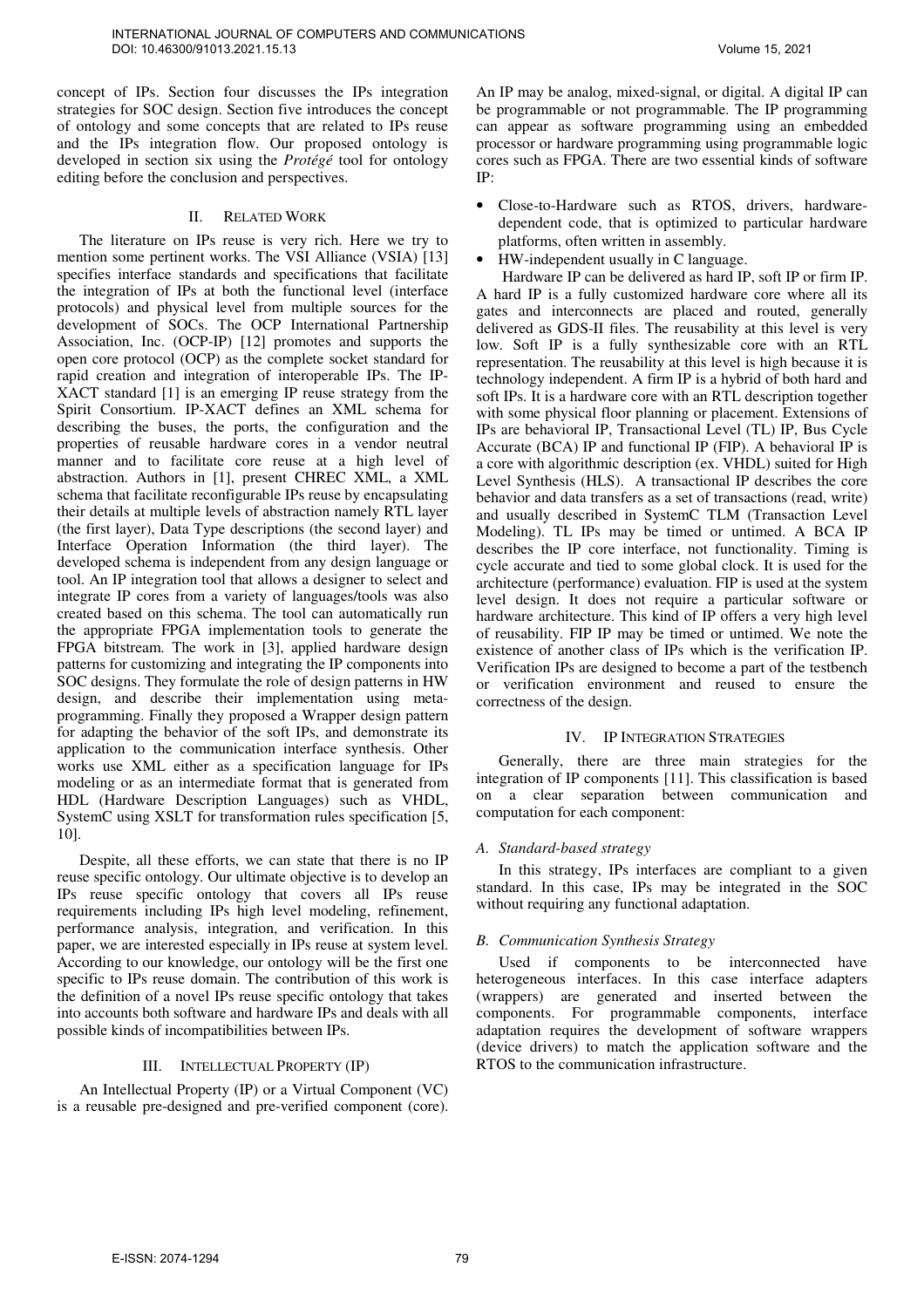# *C. IP derivation strategy*

Used when the source code (using an HDL, for hardware components, or a programming language, for software ones) of the IP components is available and may be directly modified, so that a new component may be derived from the previous one.

# V. ONTOLOGIES

Ontology can be defined as an explicit specification of a conceptualization [4]. It is concerned with making representational choices that capture the relevant distinctions of a domain at the highest level of abstraction while still being as clear as possible about the meanings of terms. It defines a set of representational primitives with which to model a domain of knowledge. The representational primitives are typically classes (concepts), objects (individuals or instances), attributes, and relationships among objects. The definitions of the representational primitives include information about their meaning and constraints (axioms) on their logically consistent application. Ontologies permit to:

- Share common understanding of the information structure among people or software agents.
- Enable the reuse of domain knowledge.
- Make domain assumptions explicit.
- Separate domain knowledge from operational knowledge.
- Analyze domain knowledge.

The most recent development in standard ontology languages is OWL from the World Wide Web Consortium (W3C). The impetus behind using Ontologies in IPs reuse is to:

- Facilitate the so-called distributed IPs integration at many levels of abstraction in an internet context where many vendors (IP providers), customers, and designers collaborate to design SOCs by defining reusable platforms and IPs, constraints, tools and expertise in a neutral representation.
- Expertise sharing between all persons in collaboration.
- Interoperability between different existing modelling, simulation, performances estimation, and synthesis tools.
- Effective platform derivation and IPs integration for SOC design.

The integration includes the following loop:

- IPs and platforms research, qualification and storage.
- System Level integration.
- System Level model analysis.
- Architecture candidate's selection.
- Hardware/Software Assignment.
- Communication synthesis.
- Performance estimation.

# *A. IPs and platform research, qualification and storage*

This step is initiated by customers and according to their requirements; they launch research on existing platforms and IPs. Requests are sent to different vendors who propose their IPs. All selected IPs and platforms are then registered into an IPs database.

# *B. System Level Integration*

In this step, designer begins to establish a system level functional model by connecting compatible functional IPs (FIPs) which are conform with the SOC specification. Functional IPs behaviours are generally described in a standard system level design language like SystemC.

Designer can resort to IP derivation strategy in order to modify source code of a FIP if it does not match the requirements of performances or interface. If IPs are not compatible (for instance, one FIP is described in SystemC and other in SpecC), designer can use some tools for automatic translation of one language to another. In the worst case, he has to modify the whole code manually. A generic FIP has a name, data ports, control ports, the configuration (the selectable candidate of functions, Master or Slave), the behavioural description, design constraints, simulation tool, and other remarks and information [8]. Each FIP port is characterized by at least the name, the data type, and the input/output direction. All FIP are supposed connected each<br>other via abstract channels using ports (direct channels using ports (direct communication). Functional verification is performed using a simulator (ex. SystemC). On the second with the second with the second with  $\mu$  is the second with the second with the second with the second with the second with the second with the second with the second with the second is a second with the se

#### *C. System Level Model Analysis*

The objective of this step is to enable designer to analyze the profile of his model. The inputs of this step are the functional model defined in the first step and the test data designed at the system level. Generally profilers are used to estimate the execution time consumed by each function of the system level functional model. The result will guide the designer to Hardware/Software assignment (i.e. functions which consume more time will be implemented in Hardware).

#### *D. Architecture candidate's selection*

Based on the results of the previous step, the designer chooses an Architecture Template (AT) as an architecture candidate. After selecting an AT, the designer chooses the hardware IPs and the software IPs based on the dependencies that are registered in the AT.

#### *E. Hardware/Software Assignment*

In this step, the designer tries to tradeoff hardware and software, so software IP or hardware IP is assigned to a functional IP. There are many strategies for assignment. For instance, the designer starts to assign software IPs to functional IPs and according to profiling results, hardware IPs are assigned to the appropriate software IPs that are the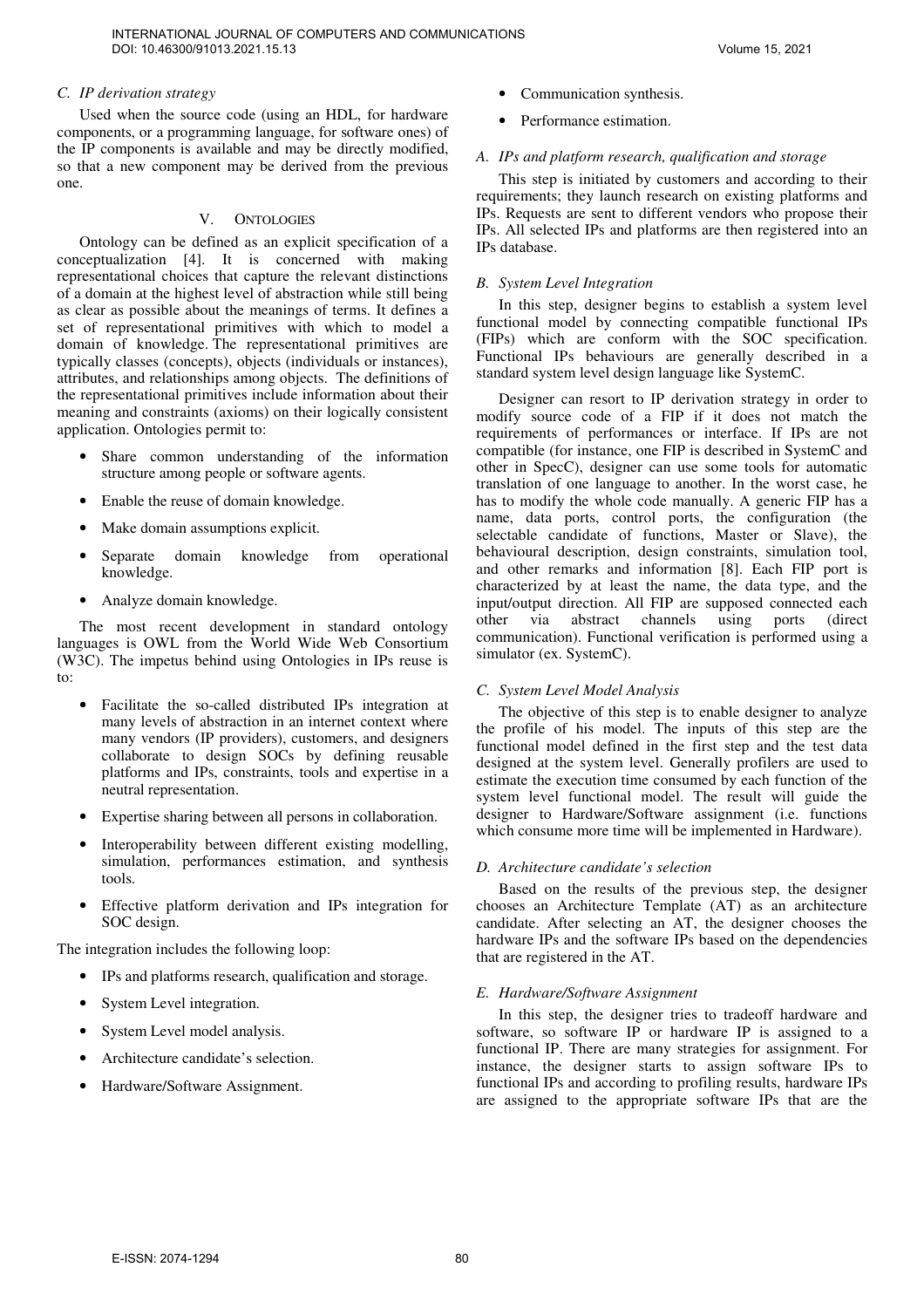performance bottleneck of the SOC. A generic software IP has a name, a configuration (the selectable candidate of software algorithms and data structures), a set of control/data ports, a behavioral description, the IP performances including execution time, power consumption, object code size under the processor parameters such as the processor clock cycle, the compiler with optimization options, and a set of remarks. Similarly to software IP, a generic hardware IP has a name, a configuration (the selectable candidate of hardware algorithms), a set of control/data ports, a behavioral description, the IP performances including the area, the processing time, the power consumption given by synthesized circuits properties under the device parameters such as the design rule, the voltage, etc., and a set of remarks. In order to facilitate the automation of hardware/software assignment, some principles and rules have to be defined. Here are some examples:

- Functional IPs and software IPs are designed to be functionally equivalent.
- Hardware IPs are designed to be functionally equivalent to the leaf software IPs. A leaf IP is defined as an IP that cannot be further subdivided into other IPs.
- Each port of an IP must have one-on-one correspondence.
- After assigning software IPs to functional IPs, the direct communications between functional IPs are refined to a transaction level communication such as a packet transformation.
- Leaf software IPs that are the performance bottleneck are assigned by hardware IPs to accelerate the performance of the SOC.

# *F. Communication Synthesis*

After the hardware/software assignment, interface between incompatible IPs is generated. The interface can be a hardware wrapper (transducer) or a software wrapper (RTOS, device driver) model. The choice of the interface model is based on the adopted IP integration strategy. For instance, using the core-based strategy, a transducer with two state machines (FSMD) to transform incompatible protocols and a queue to smoothen the communication data is generated. The hardware/software wrappers models descriptions are also available in the AT as upper/lower communication methods. This step passes by a series of refinement phases so finally upper communication methods are replaced by lower communication methods.

# *G. Performance Estimation*

In this step, accurate estimation of performances (e.g. execution time and power consumption) is performed using static performance estimation tools relying on IPs characteristics or dynamic analysis with simulators.

# VI. OUR ONTOLOGY

As stated before, our ultimate objective is to develop a IP reuse specific ontology that permits a neutral and a standard representation of IPs, platforms, knowledge, and expertise and their eventually reuse for SOC design. The benefits of such ontology are seen especially in an internet context where customers and designers look for appropriate platforms IPs, and tools that are provided by many IPs vendors. In this work, we will deal with IPs as black boxes that communicate with each other through predefined interfaces. An interface contains several data ports, a list of attributes and constraints and a communication protocol description. To each port we, associate a contract including provided/required services (signals). We can distinct four cases for system level IPs integration:

- IPs are perfectly matched if they have the same protocol communication and data over ports have the same size. In this case, IPs can be connected directly without wrapping.
- IPs have the same communication protocol but data signals over ports have different sizes. In this case, an FSM is needed to transform the signals.
- IPs have different communication protocols but data over ports have the same size. In this case, a protocol adapter is needed.
- IPs have different communication protocols and data over ports have different sizes. In this case, a protocol adapter and an FSM are needed.
- IPs have different communication protocols, data over ports have different sizes and IPs clock frequencies are different. In this case, we can use a transducer with two FSMD to transform incompatible communication protocols and a queue to smoothen the communication data.

In order to model IPs reuse and integration, we have to define the following classes: IP, Configuration, Interface, InterfaceAdapter, Port, PortAdapter, Signal, DataType, CommunicationProtocol, FSM, FSMD, Transducer, Queue, Wrapper, Template, and IPLibrary. InterfaceAdapter and PortAdapter are subclasses of Interface and Port classes respectively and they are parts of the wrapper class. The template class shows the designer the types of available IPs, the dependencies between them, what IPs can be optional or selectable and what IPs must be required in the desired SOC architecture. The template is often abstracted in such a way the designer sees a standard API (Application Programming Interface) without detailed knowledge of the architecture. All these classes with their properties are specified in the *Protégé OWL* tool [6]. Using Protégé OWL, All concepts of IPs are defined as classes; relationships among classes are defined as objects properties; attributes of classes are defined as Datatype properties. Datatype properties link an individual to an XML Schema Datatype value. From XML format, we can exploit existing commercial or open source parsers to generate many HDL or software languages. We can also exploit existing adapters such as SystemC/OCP and SystemC/Verilog for system level integration. The links of these tools are defined as Datatype properties. On the stage state is a state of the state is a state of the state is a state of the state of the state is a state of the state of the state of the state of the state of the state of the state of the state of the state of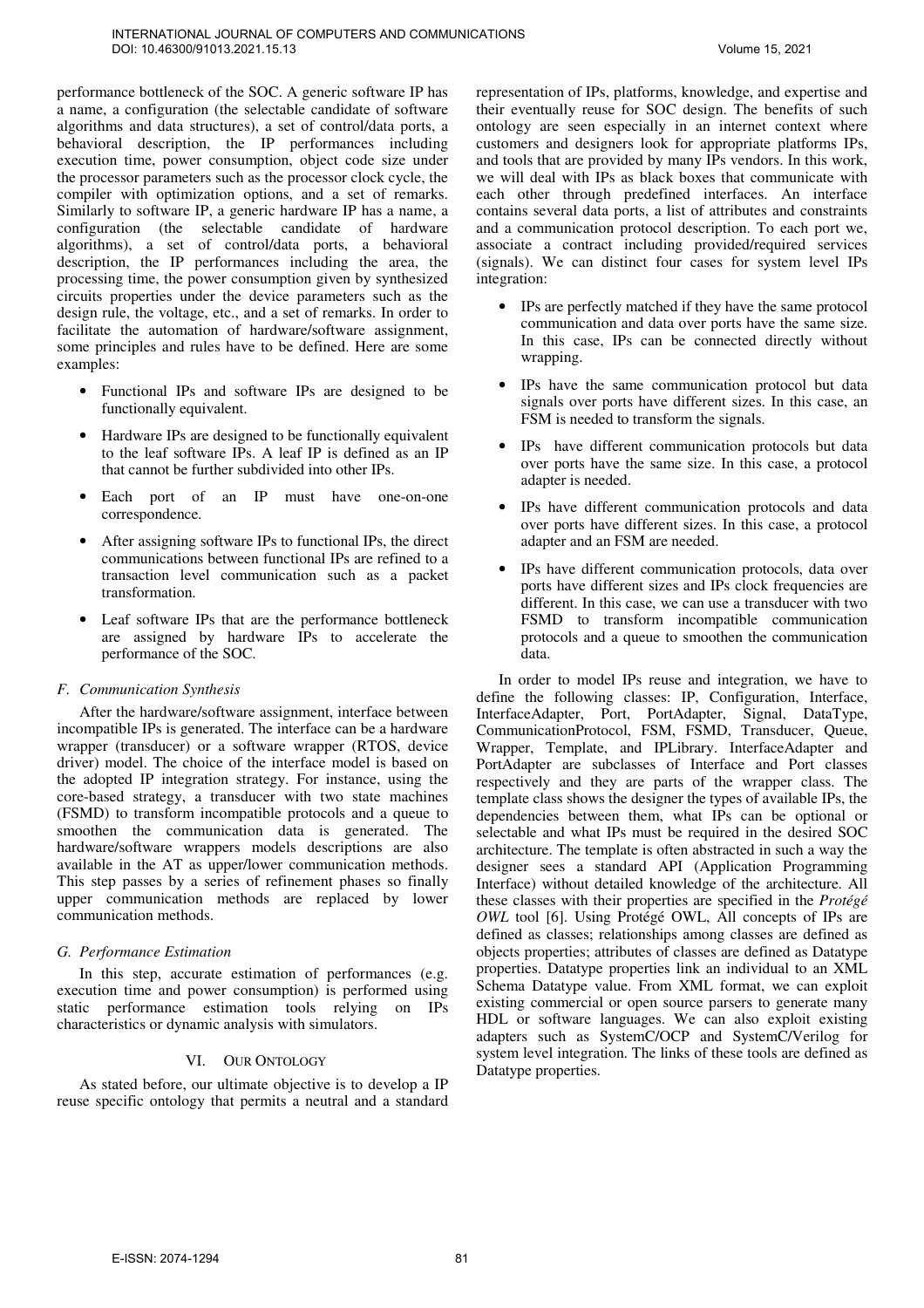# INTERNATIONAL JOURNAL OF COMPUTERS AND COMMUNICATIONS DOI: 10.46300/91013.2021.15.13



# Fig. 1. IPs taxonomy





- I



Fig. 3. Ports taxonomy



Fig. 4. Interface taxonomy



Fig. 5. Functional Interface taxonomy



Fig. 6. Wrappers taxonomy